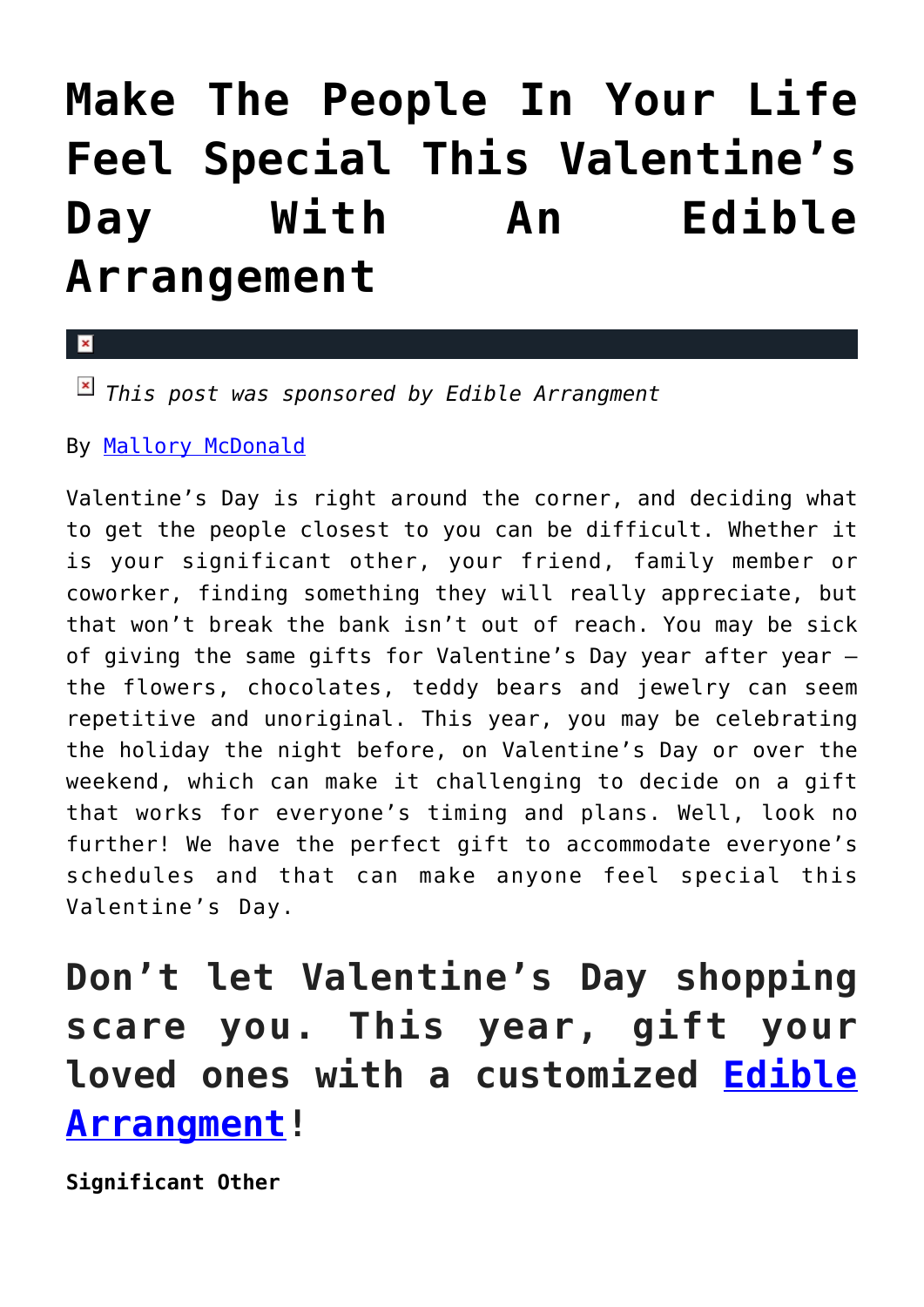The number one person you want to impress on Valentine's Day is your significant other. Every year, this day comes around and expectations of the perfect romantic day are set high. Gifting your significant other with an [Edible Arrangement](https://www.ediblearrangements.com?utm_source=BTB&utm_campaign=cupidspulse) is not only unique, but is something that will make your partner realize how special they are to you. The bouquets are overflowing with vibrantly colored delicious fruits, and every time your partner goes to bite into another piece, it is you that they will be thinking about. Especially if you are shopping for your boyfriend, it can be extremely hard to find Valentine's gifts for a guy. Edible Arrangements are the perfect romantic [Valentine's Day gift](https://www.ediblearrangements.com/valentines-day-gifts??utm_source=BTB&utm_campaign=cupidspulse) idea for both boyfriends and girlfriends!

## **Parents**

With every holiday, gifting something to your parents can be challenging. However, on such a romantic day, it can be hard to decide what to get your parents. A simple card normally works, but to really thank them for all they have done for you, an edible arrangement the a perfect way of showing your appreciation. Parents love the healthier option, and you can handcraft the note that comes with the arrangement to shower them with gratitude and appreciation. Who wouldn't want chocolate covered strawberries and a bouquet full of delicious fruit?

## **Friends**

Your friends are the people who stand by you no matter what and support you through the good and the bad times. To thank them or to support some of your single friends out there, gift them with an Edible Arrangement with an added bonus. This year, you can add extra indulgence to your gift with the New [Edible® Signature Chocolate Box.](https://www.ediblearrangements.com/fruit-gifts/chocolate-box-4678?t=1485896316530?utm_source=BTB&utm_campaign=cupidspulse) Featuring recipes designed by master chocolatier Jacques Torres, these premium melt-in-yourmouth chocolates are available in six incredible flavors: hazelnut crunch, caramel, raspberry, orange, pineapple and